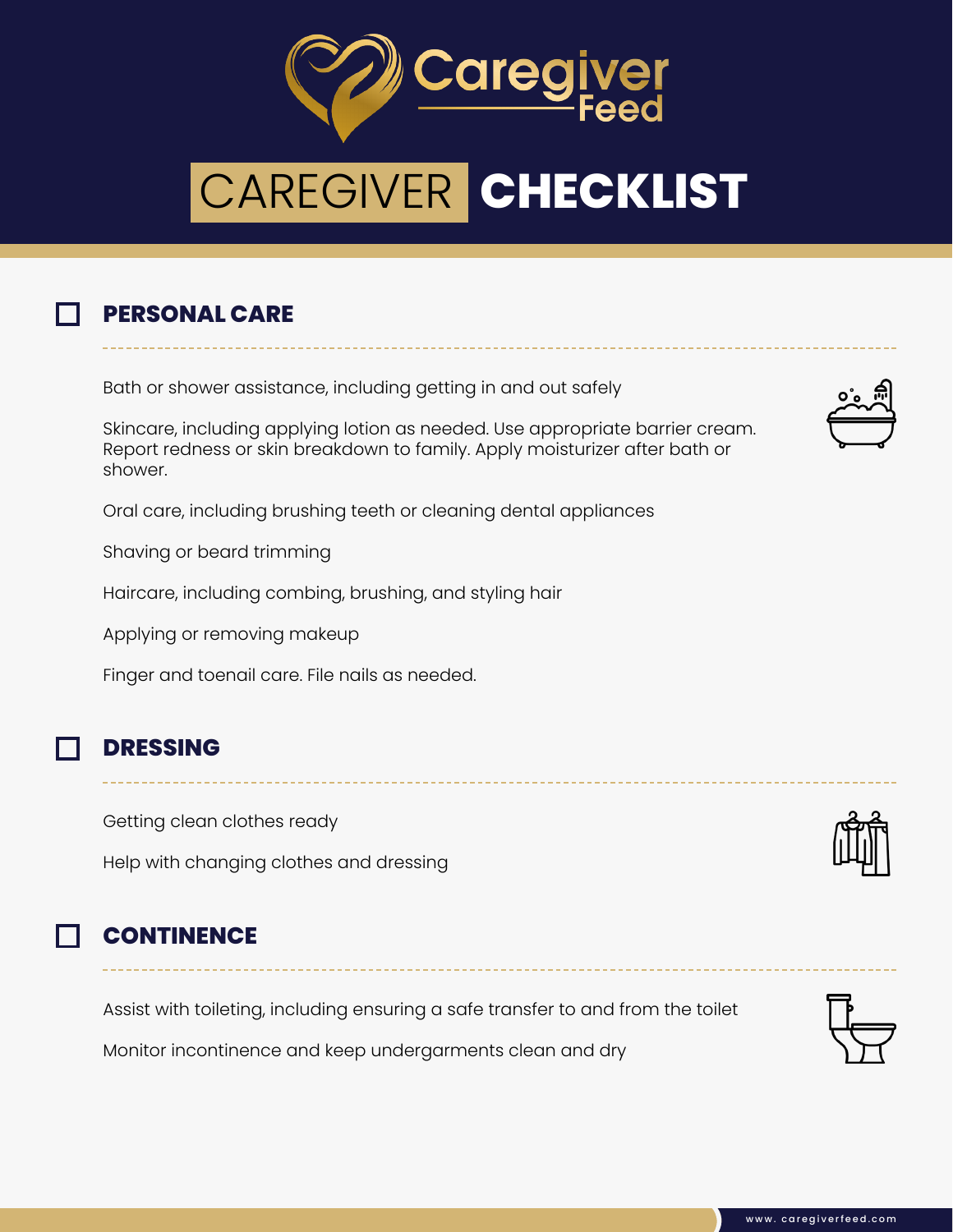

#### **MOBILITY**

Help to transfer, for example to or from the bed, shower, toilet, or chair

Help or support while walking

Push wheelchair, assist in and out of the chair

#### **FEEDING**

Assist with eating

Encourage fluids

# **LIGHT CLEANING AND HOUSEKEEPING**

Vacuuming, dusting, dry mopping, dishwashing, cleaning the kitchen and bathroom, changing beds, and taking out the garbage

# **LAUNDRY AND LINEN SERVICES**

Washing, drying, folding, and putting away clothes, and ironing

# **MEAL PREPARATION**

Meal and snack preparation, clean up, wash dishes

Store leftovers

Adhere to dietary restrictions

Consider food preferences







---------------

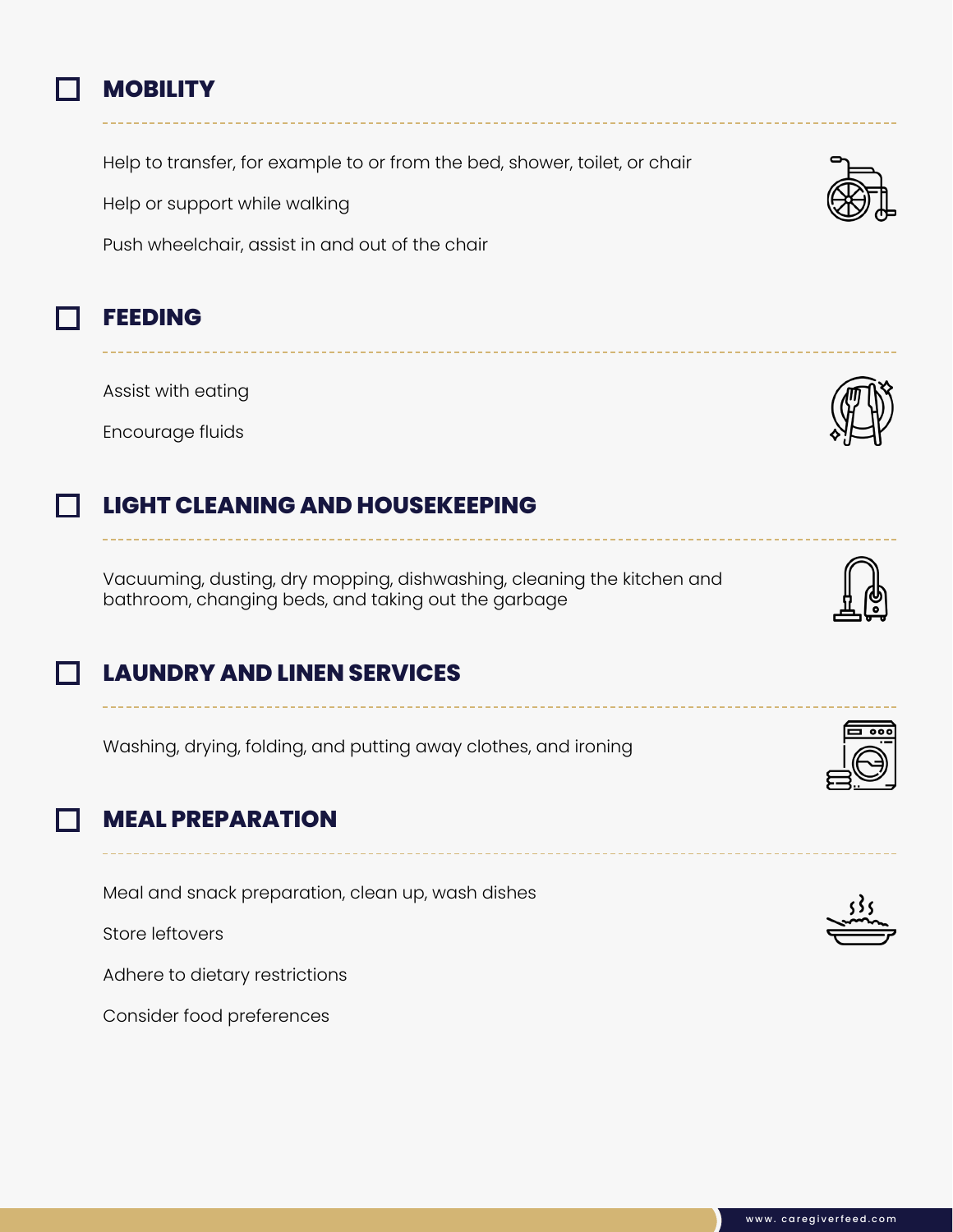

#### **SHOPPING**

Write or ask for a food list

Shop for groceries, clothes, and other necessities



# **TRANSPORATION**

Either driving or accompanying on public transportation

Errands including grocery shopping, to the pharmacy, to medical and dental appointments, socializing or seeing family members



# **MEDICATION MANAGEMENT**

Remind the patient to take medications

Write what medications were taken

Help track when medications need to be renewed

# **MONITOR SUPPLIES**

Disposable gloves, commode liners, bandages, and other things used

Notify family if supplies are getting low

# **COMPANIONSHIP**

Keep company

Encourage activities

Encourage appropriate movement or exercise